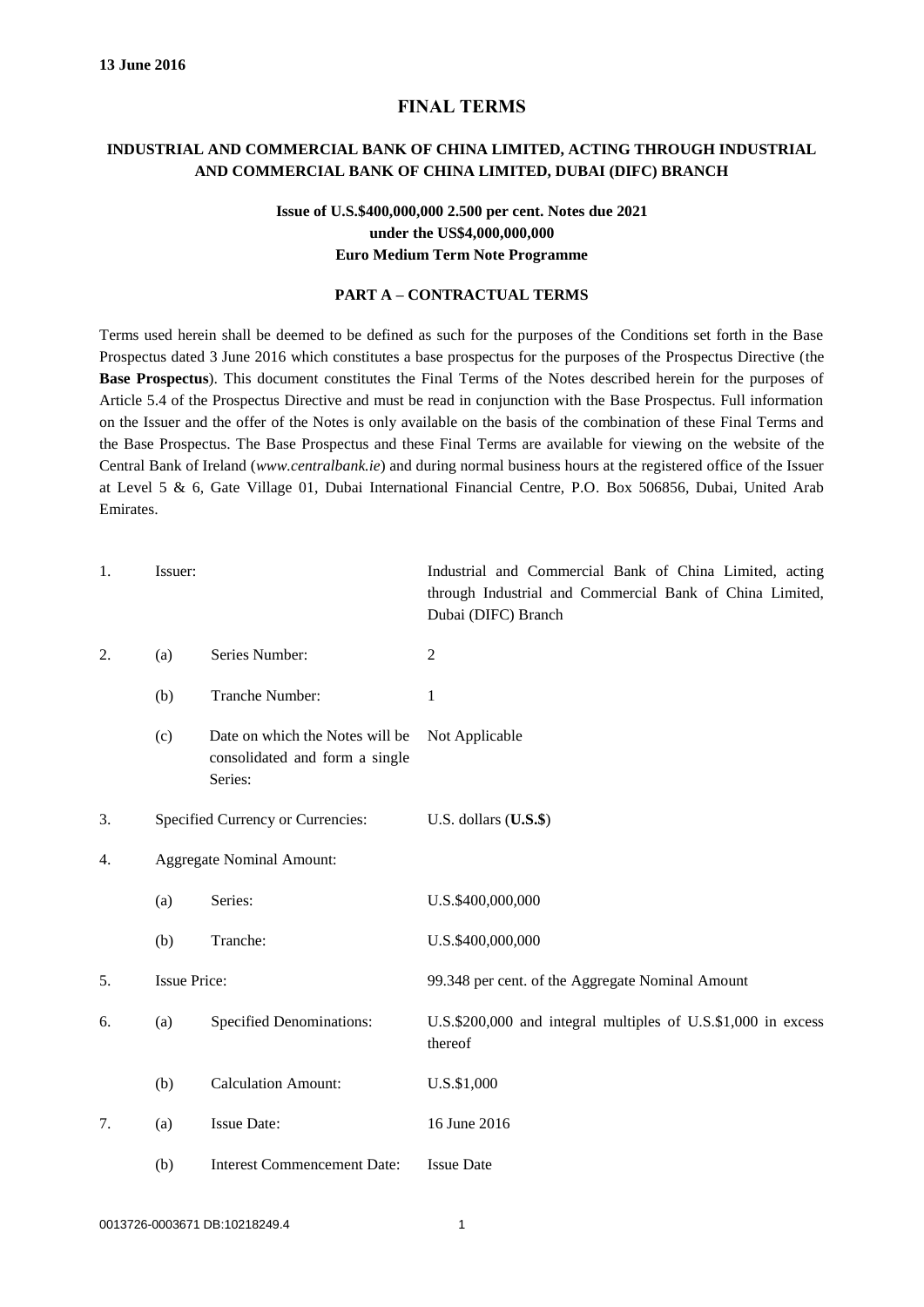| 8.  | <b>Maturity Date:</b>                                                                                                                                       |                                                           | 16 June 2021                                                                                                                                                 |  |
|-----|-------------------------------------------------------------------------------------------------------------------------------------------------------------|-----------------------------------------------------------|--------------------------------------------------------------------------------------------------------------------------------------------------------------|--|
| 9.  | <b>Interest Basis:</b>                                                                                                                                      |                                                           | 2.500 per cent. Fixed Rate<br>(see paragraph 14 below)                                                                                                       |  |
| 10. | <b>Redemption Basis:</b>                                                                                                                                    |                                                           | Subject to any purchase and cancellation or early redemption,<br>the Notes will be redeemed on the Maturity Date at 100 per<br>cent. of their nominal amount |  |
| 11. | Change<br>of<br>Interest<br><b>Basis</b><br>or<br>Redemption/Payment Basis:                                                                                 |                                                           | Not Applicable                                                                                                                                               |  |
| 12. | Put/Call Options:                                                                                                                                           |                                                           | Not Applicable                                                                                                                                               |  |
| 13. | (a)                                                                                                                                                         | Status of the Notes:                                      | Senior                                                                                                                                                       |  |
|     | (b)                                                                                                                                                         | Date of Board approval for<br>issuance of Notes obtained: | 30 May 2016                                                                                                                                                  |  |
|     | PROVISIONS RELATING TO INTEREST (IF ANY) PAYABLE                                                                                                            |                                                           |                                                                                                                                                              |  |
| 14. | <b>Fixed Rate Note Provisions</b>                                                                                                                           |                                                           | Applicable                                                                                                                                                   |  |
|     | (a)                                                                                                                                                         | Rate(s) of Interest:                                      | 2.500 per cent. per annum payable semi-annually in arrear on<br>each Interest Payment Date                                                                   |  |
|     | (b)                                                                                                                                                         | Interest Payment Date(s):                                 | 16 June and 16 December in each year up to and including the<br><b>Maturity Date</b>                                                                         |  |
|     | (c)                                                                                                                                                         | Fixed Coupon Amount(s):                                   | U.S.\$12.50 per Calculation Amount                                                                                                                           |  |
|     | (d)                                                                                                                                                         | Broken Amount(s):                                         | Not Applicable                                                                                                                                               |  |
|     | (e)                                                                                                                                                         | Day Count Fraction:                                       | 30/360                                                                                                                                                       |  |
|     | (f)                                                                                                                                                         | Determination Date(s):                                    | Not Applicable                                                                                                                                               |  |
| 15. | <b>Floating Rate Note Provisions</b>                                                                                                                        |                                                           | Not Applicable                                                                                                                                               |  |
| 16. | Zero Coupon Note Provisions                                                                                                                                 |                                                           | Not Applicable                                                                                                                                               |  |
|     | PROVISIONS RELATING TO REDEMPTION                                                                                                                           |                                                           |                                                                                                                                                              |  |
| 17. | Issuer Call:                                                                                                                                                |                                                           | Not Applicable                                                                                                                                               |  |
| 18. | Investor Put:                                                                                                                                               |                                                           | Not Applicable                                                                                                                                               |  |
| 19. | Final Redemption Amount:                                                                                                                                    |                                                           | U.S.\$1,000 per Calculation Amount                                                                                                                           |  |
| 20. | Early Redemption Amount payable on<br>redemption for taxation reasons or on<br>event of default and/or the method of<br>calculating the same (if required): |                                                           | U.S.\$1,000 per Calculation Amount                                                                                                                           |  |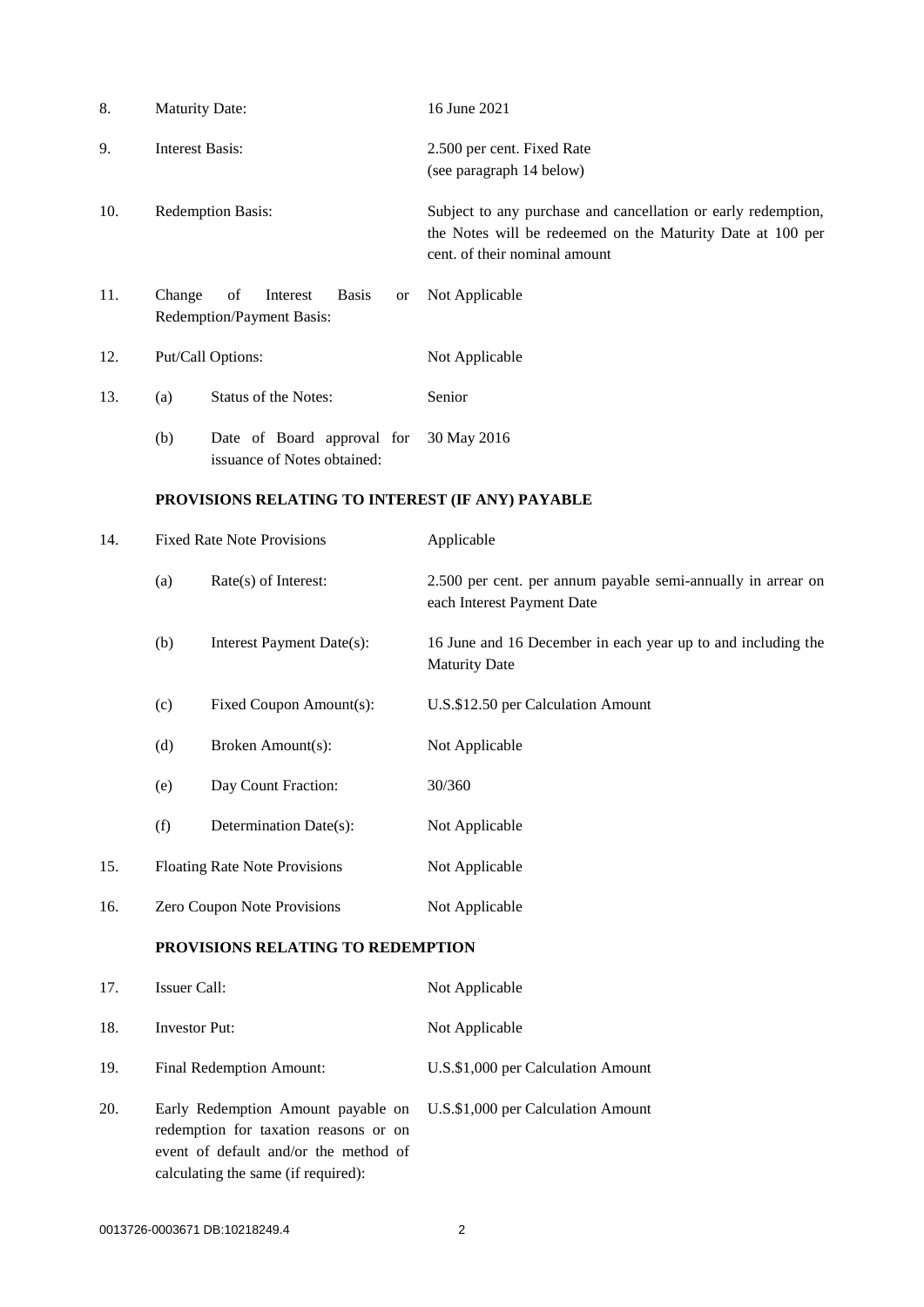## **GENERAL PROVISIONS APPLICABLE TO THE NOTES**

| 21. | Form of Notes:                  | <b>Registered Notes:</b>                                                                                                              |
|-----|---------------------------------|---------------------------------------------------------------------------------------------------------------------------------------|
|     |                                 | Registered Global Note registered in the name of a nominee of,<br>common depositary for Euroclear and Clearstream,<br>a<br>Luxembourg |
| 22. | Additional Financial Centre(s): | Not Applicable                                                                                                                        |
| 23. | Offshore Renminbi Centre(s):    | Not Applicable                                                                                                                        |

24. Talons for future Coupons to be attached Not Applicableto Definitive Notes in bearer form (and dates on which such Talons mature):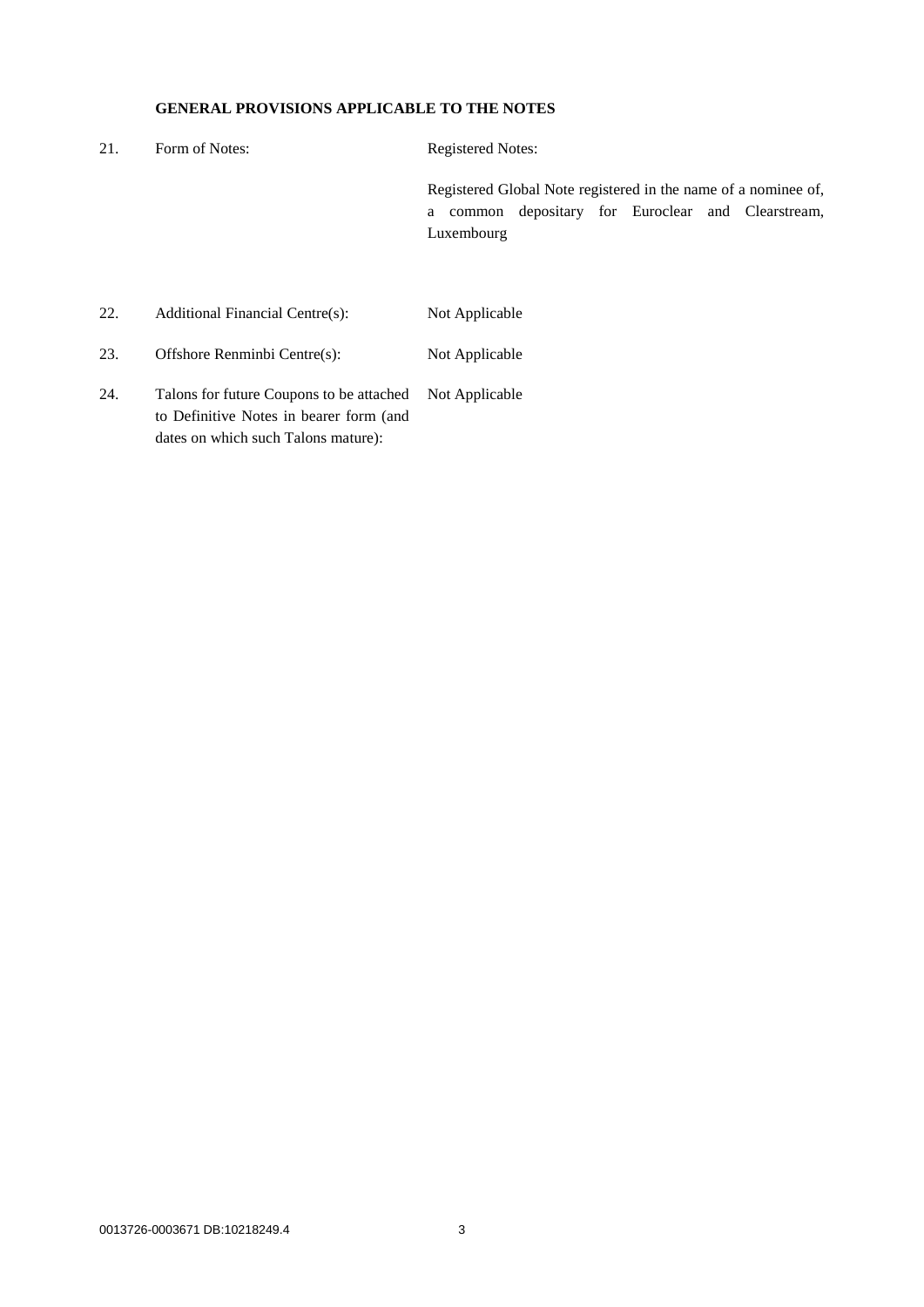Signed on behalf of Industrial and Commercial Bank of China Limited, acting through Industrial and Commercial Bank of China Limited, Dubai (DIFC) Branch

 $5 - 55$ By:  $\frac{1}{4ub \cdot \text{cutlorised}}$ duly authorised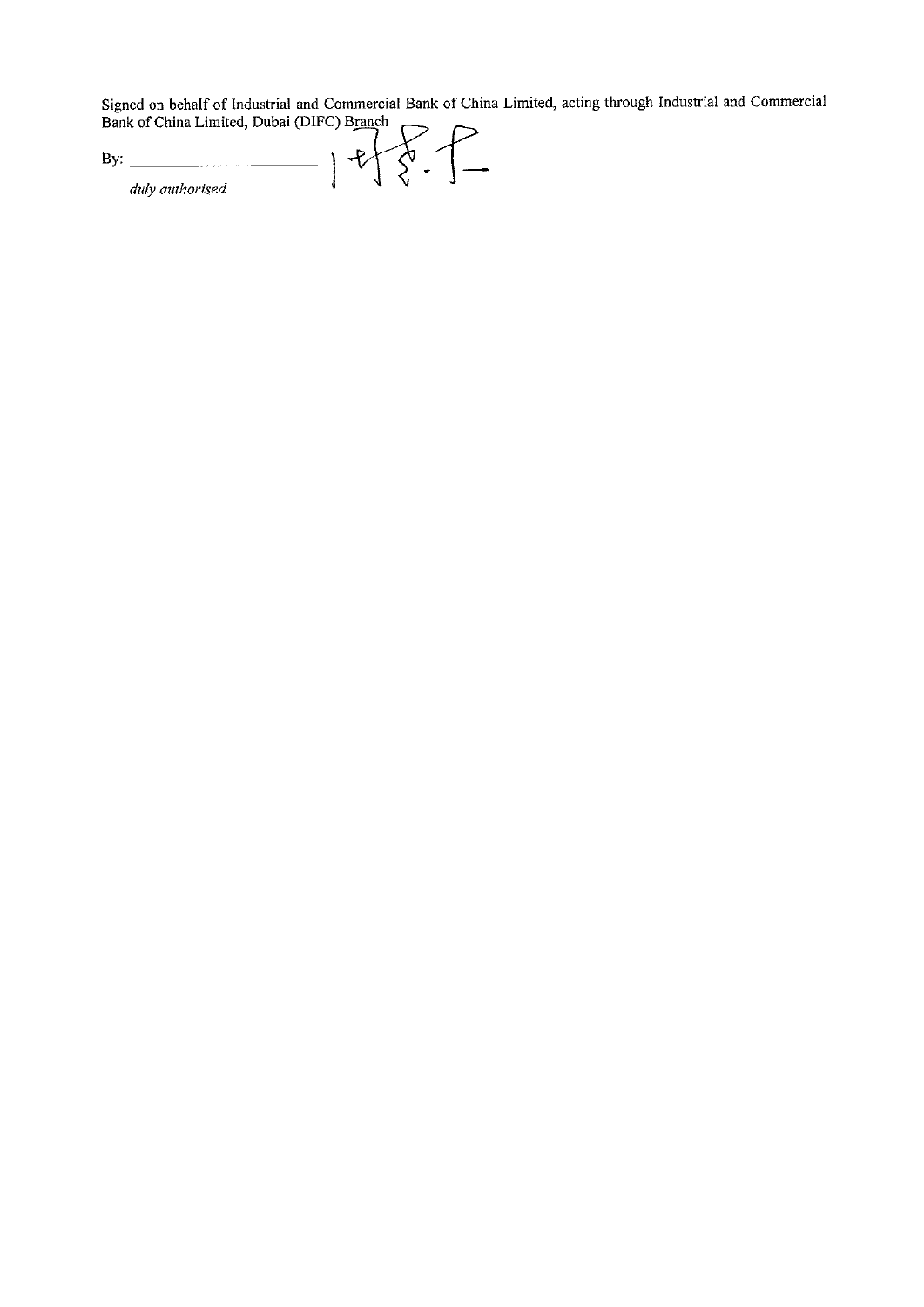### **PART B – OTHER INFORMATION**

#### **1. LISTING AND ADMISSION TO TRADING**

admission to trading:

| (a) | Listing and Admission to trading                                  | Application has been made by the Issuer (or on its        |
|-----|-------------------------------------------------------------------|-----------------------------------------------------------|
|     |                                                                   | behalf) for the Notes to be admitted to trading on the    |
|     |                                                                   | Irish Stock Exchange's Main Securities Market with        |
|     |                                                                   | effect from 17 June 2016 and NASDAQ Dubai with            |
|     |                                                                   | effect from 19 June 2016 and listing on the Official List |
|     |                                                                   | of the Irish Stock Exchange with effect from 17 June      |
|     |                                                                   | 2016 and the Official List maintained by the Dubai        |
|     |                                                                   | Financial Services Authority with effect from 19 June     |
|     |                                                                   | 2016.                                                     |
|     |                                                                   |                                                           |
| (b) | Estimate of total expenses related to Irish Stock Exchange: $600$ |                                                           |

NASDAQ Dubai: U.S.\$2,000

#### **2. RATINGS**

Ratings: The Notes to be issued are expected to be rated A1 by Moody's Investors Service Hong Kong Limited.

> Moody's Investors Service Hong Kong Limited is not established in the European Union and has not applied for registration under Regulation (EC) No. 1060/2009 (as amended) (the **CRA Regulation**). The rating of Moody's Investors Service Hong Kong Limited has been endorsed by Moody's Investors Service Ltd. in accordance with the CRA Regulation. Moody's Investors Service Ltd. is established in the European Union and registered under the CRA Regulation. As such Moody's Investors Service Ltd. is included in the list of credit rating agencies published by the European Securities and Markets Authority on its website in accordance with the CRA Regulation. The European Securities and Markets Authority has indicated that ratings issued in Hong Kong which have been endorsed by Moody's Investors Service Ltd. may be used in the EU by the relevant market participants.

### **3. INTERESTS OF NATURAL AND LEGAL PERSONS INVOLVED IN THE ISSUE**

Save for any fees payable to the Managers, so far as the Issuer is aware, no person involved in the issue of the Notes has an interest material to the offer. The Managers and their affiliates have engaged, and may in the future engage, in investment banking and/or commercial banking transactions with, and may perform other services for, the Issuer and its affiliates in the ordinary course of business.